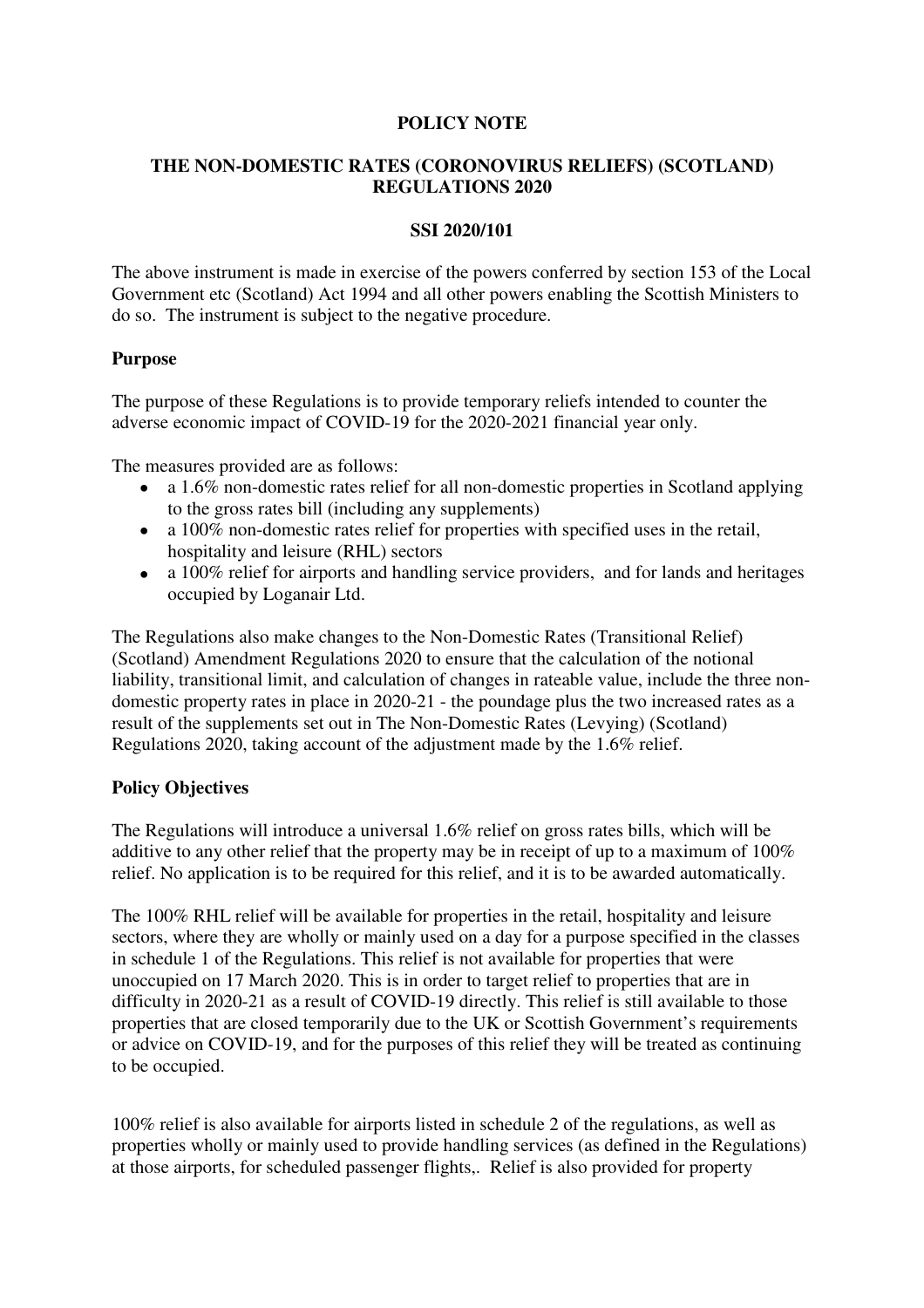occupied by the company named Loganair Limited, incorporated with company registration number SC170072 (this is specified separately as it has property that, unlike that of other similar providers, is not situated at an airport).

Hospitality is considered to include: bed and breakfast accommodation, camping sites, caravans and caravan sites, chalets, holiday huts, bothies, guest houses, hotels, hostels, public houses, restaurants (which would include cafés, coffee shops, bistros, fast food restaurants or snack bars), self-catering holiday accommodation, timeshare accommodation, markets, retail shops (which would include charity shops), car washes, letting agencies (providing that it is operated by a person who on 21 March 2020 was or had applied to be a registered letting agent), funeral parlours and travel agencies, hair and beauty services (for example hairdressers, nail bars, beauty salons and tanning shops), shoe repairs/key cutting, laundry services (which would include launderettes and dry cleaners), repairs of domestic electrical goods, photo processing, car hire and tool hire.

Leisure is considered to include: galleries or centres, sports clubs, sports centres, sports grounds (which would include bingo halls, bowling greens, cricket grounds, football grounds, golf courses, miniature railways, recreation grounds and tennis courts), clubhouses, gymnasiums, museums, cinemas, theatres, music venues, recreation grounds, tourist attractions or tourist facilities (which would include standalone visitor centres) and ticket offices.

The examples of property uses provided above will be used by local authorities to determine whether lands and heritages fall within the categories set out in schedule 1 of the Regulations and, if so, to grant them the relief. No application is to be required; the relief is to be awarded automatically.

These Regulations would not provide relief to, amongst other premises:

- Financial services (e.g. banks, building societies, cash points, bureaux de change, payday lenders, betting shops, pawn brokers)
- Other services (e.g. estate agents, employment agencies)
- Medical services (e.g. vets, dentists, doctors, osteopaths, chiropractors)
- Professional services (e.g. solicitors, accountants, insurance agents/ financial advisers, tutors)
- Post office sorting offices
- Casinos, gambling clubs and betting shops.

### **Consultation**

There is no statutory obligation to consult on these Regulations.

### **Impact Assessments**

No Business and Regulatory Impact Assessment is required because the present instrument will not impose new regulatory burdens on businesses, charities or the voluntary sector.

### **Financial Effects**

The decrease in the amount of non-domestic rates payable is in line with the policy objectives as outlined above. The RHL and airport reliefs are subject to State aid *de minimis*.